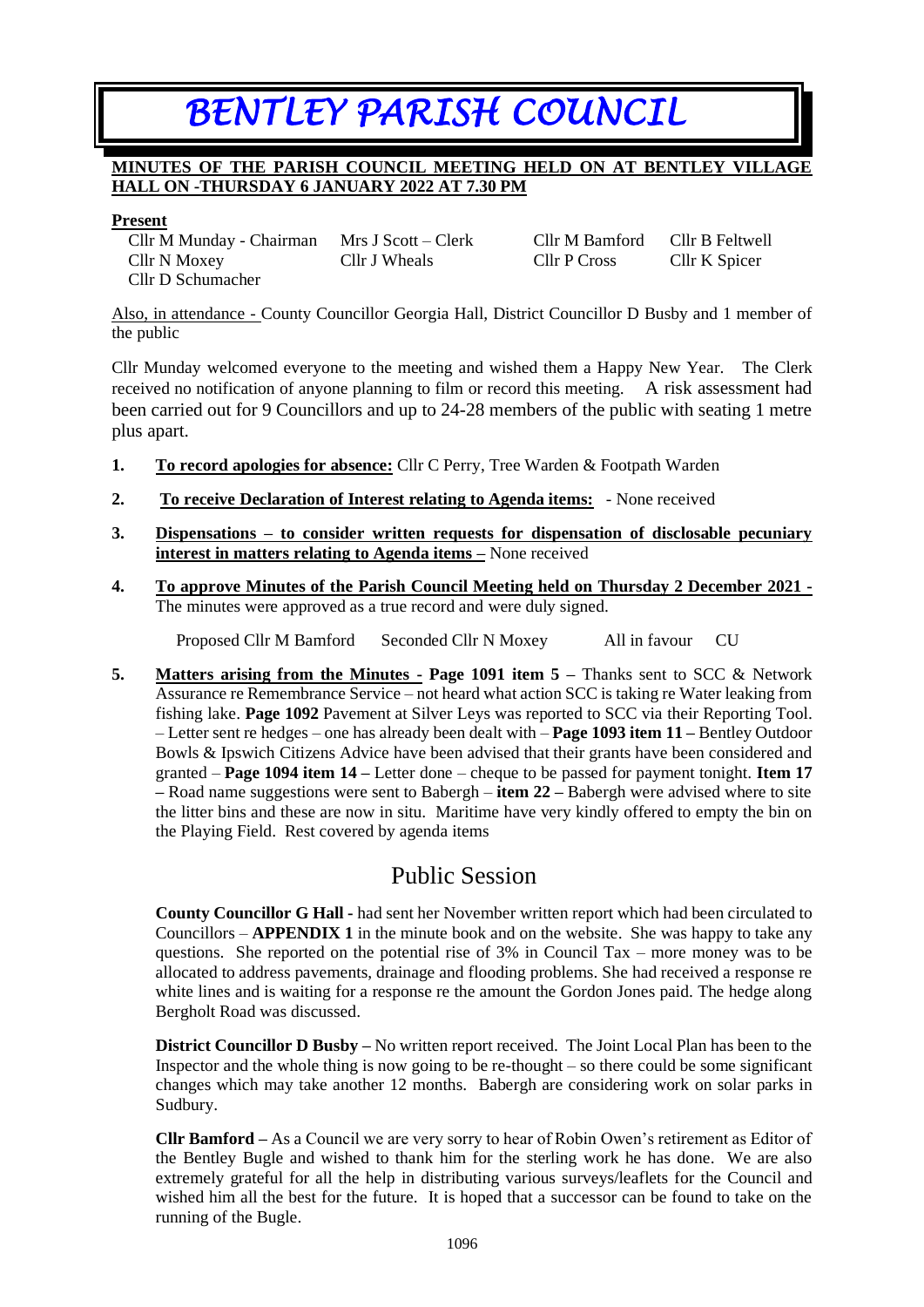### **6. Planning Applications –**

a) To note decisions of Planning Authority on previous applications –

**DC//20/01122** Land rear of 4-6 Grove Road **Approved conditions**

b) To give comments on any new applications in hand –

**DC/21/06493** Holly Oak, Hazel Shrub Erection of single storey rear extension,

alterations & detached garage/workshop

Whilst Councillors were happy to recommend approval for the extension to the rear they were concerned about the mass and form of the garage and workshop and lack of information of its intended use. They were concerned about the look of an industrial scale building placed close to the boundary of AONB on a designated Quiet Lane so **RECOMMENDED REFUSAL** of the garage.

Proposed Cllr M Bamford Seconded Cllr P Cross All in favour CU

- **7. Report by Exception – Tree Warden/Footpath Warden/Capel Library/ Bentley Long Barn /Footpath Warden & Speedwatch - Tree Warden– Cllrs** had been sent copies of the Tree Warden report – The majority of the Woodland Trust saplings delivered on 25 November (being kept outside but protected from frosts) are already spoken for/ordered by Bentley residents. A further 55 saplings have been booked by two schools (25 for one, 30 for the other). All 100 metres of hedging saplings has been booked. The Tree Warden will be delivering the saplings plus stakes, guards and mats throughout January as and when time permits. Delivery to schools will involve Ipswich Rotary Club volunteers. **Friends of Capel Library – Jenny** Patch is the Interim Manager at Capel Library until Katharine Liu returns from her sabbatical in mid-year. Jenny has spent almost five years as Librarian in charge of Hadleigh Library, and works part-time for the Suffolk Libraries Creative Arts Team. Films: for now and until further instructions the monthly film will not be shown. Since the last Trustees Meeting, two Trustees have elected to stand down, a reduction that leaves us with just five Trustees, thus we will be considering reducing the number of events that we arrange during 2022 until we have new Trustees on board. Please remember that Suffolk Libraries is now a charity and that FoCL (membership £2/year) helps raise money for equipment and events. All FoCL Trustees are volunteers and we hope that two more volunteers will come forward to assist in this worthwhile cause. **Bentley Barn** – No further news. **- Footpath Warden -** Two way markers re-instated in Dodnash Woods. Also will be looking into the mechanical equipment course in April 2022. **Speedwatch -** No report available.
- **8. To set Precept & Sign Precept Charging Authority Form -** The Clerk, Cllrs Cross and Schumacher were of the opinion the Precept should remain the same as last year giving a Council Tax increase for 2022/23 of -5.23%. It was therefore, proposed that the Precept be set at £14,500 and that the Precept Charging Authority Form be signed shortly after the meeting with the minutes.

Proposed Cllr M Bamford Seconded Cllr P Cross All in favour CU

**Action:** Precept form to be sent to Babergh

- **9. To Approve Nine Month Accounts – April – December 2021** Deferred. Bank statements not yet received.
- **10 To discuss provision of bench at Silver Leys** The green at Silver Leys is hopefully to be designated as a Local Green Space as part of the Neighbourhood Plan. After some discussion it was proposed that an Oak bench be purchased – this will be tied in with the Play Area bench and two plinths will be done in-house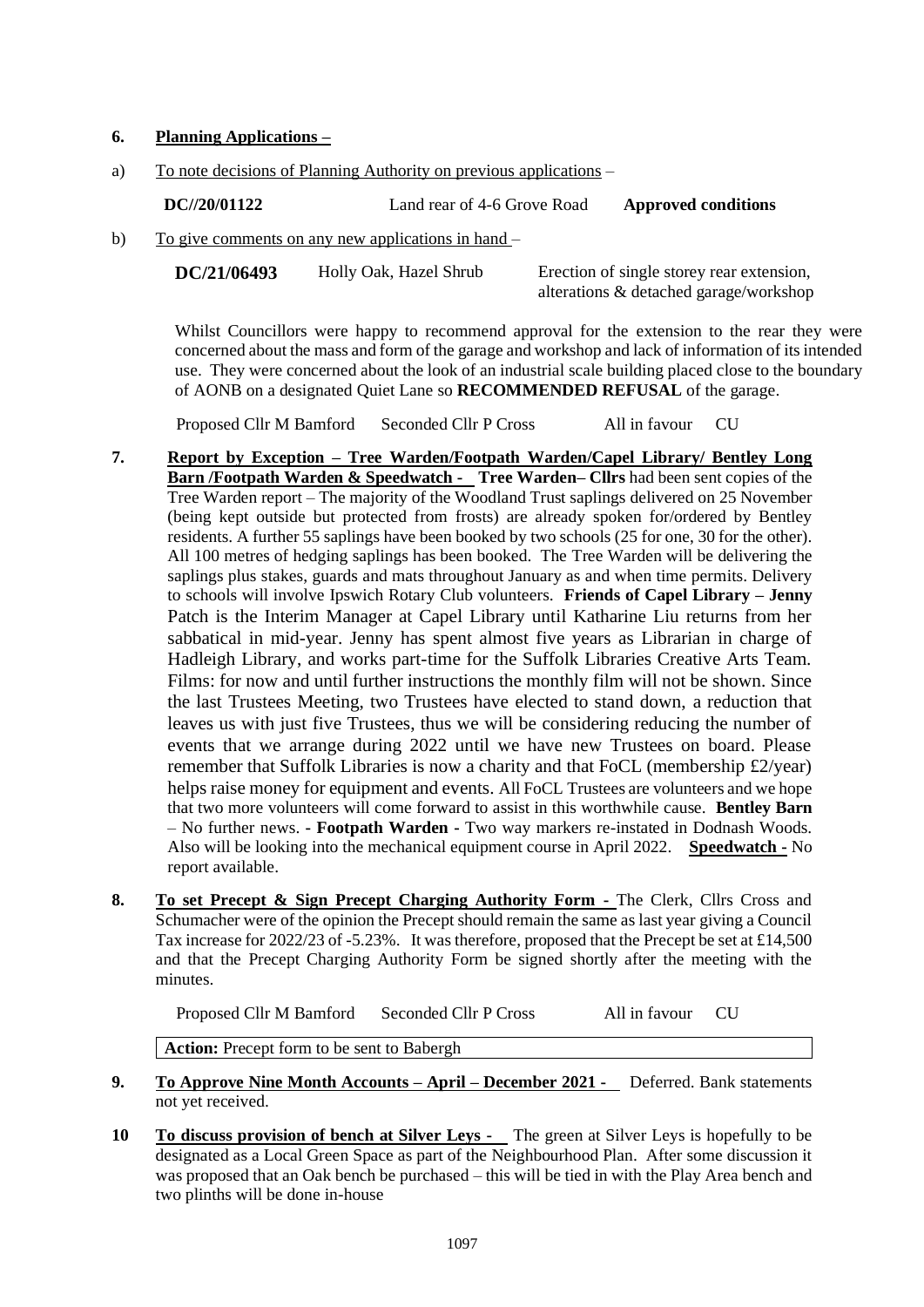The green at Silver Leys is hopefully to be designated as a Local Green Space as part of the Neighbourhood Plan.

Proposed Cllr D Schumacher Seconded Cllr J Wheals All in favour CU

**Action:** Clerk to contact Nelson Potter re Oak bench

**11. To instruct SALC to Audit End of Year Accounts 2021/22 -** It was proposed that the Clerk contact SALC to arrange an Internal Audit of the 2021/22 Accounts in April/May.

Proposed Cllr N Moxey Seconded Cllr B Feltwell All in favour CU

**Action:** Clerk to book Internal Audit with SALC

**12. To Appoint Responsible Financial Officer –** Councillors proposed that the Clerk be appointed the Responsible Financial Officer.

Proposed Cllr P Cross Seconded Cllr D Schumacher All in favour CU

**13***.* **To discuss Improvements to War Memorial –** Councillors were asked to consider some sort of enhancement to the War Memorial area. After some discussion it was proposed that a tree surgeon be engaged to address the ivy on the tree as a first step – in consultation with the Tree Warden - Once this has been addressed there will be a future agenda item to discuss enhancement of the area.

Proposed Cllr P Cross Seconded Cllr M Bamford All in favour CU

**Action** Clerk to contact Tree Warden and Tree Surgeons to obtain quotes

- **14. To discuss Community Fibre - County Broadband/Openreach -** No report available but Peter Chapman is getting names – he is to be asked to report back to Council – keep on agenda.
- **15. Purchase of Projector - Update** Deferred No costs obtained.
- **16. Traffic Calming – SID/ANPR/Road Markings – Update ANPR –** County Councillor Hall told the meeting that SCC were awaiting two further staff members. **SID –** Cllr Schumacher reported that SID is functioning well and is probably in the best position. It will need to be moved (probably to Bergholt Road) and that will be a two person job. He also confirmed that he is happy to continue doing it. The purchase of a second SID was discussed Cllr Schumacher will prepare a proposal for the next meeting. Downloading of data was also discussed – it will be useful to let the Village know some of the stats.
- **17. Playing Field Society – To discuss Surface for Gym Equipment –** The Chairman reported that the application has been completed for the S106 money (£1,159.59 for Sport and Recreation) which will go towards surface costs. A quote has been received from one contact - £5,500. An e-mail has been received from Babergh looking to finalise CIL funding for the gym equipment by the end of this month – we should be able to get both items covering 75% of the cost of the gym equipment.
- **18. Neighbourhood Plan –Update** A Briefing Note was received from our Consultants Places4People on 5 January 2022 – following the announcement that the way forward for the Joint Local Plan would be to delete policies SP04, LP09, LP30 and the LS01 LA Housing allocation policies and retain the settlement boundaries in the current policies map. Places4People's proposal is that we make two changes to the Neighbourhood Plan -i) withdraw the proposal for the Fruit Farm and ii) drop mention of housing requirement numbers. These two changes do not require consultation – he has asked us to agree tonight to make these two changes and ask the Inspector to look at the Plan without these two elements. He has also sent us a draft response to the last round of consultation comments for approval. After some discussion it was proposed that that the suggested two changes be made to the plan and to give our consultant